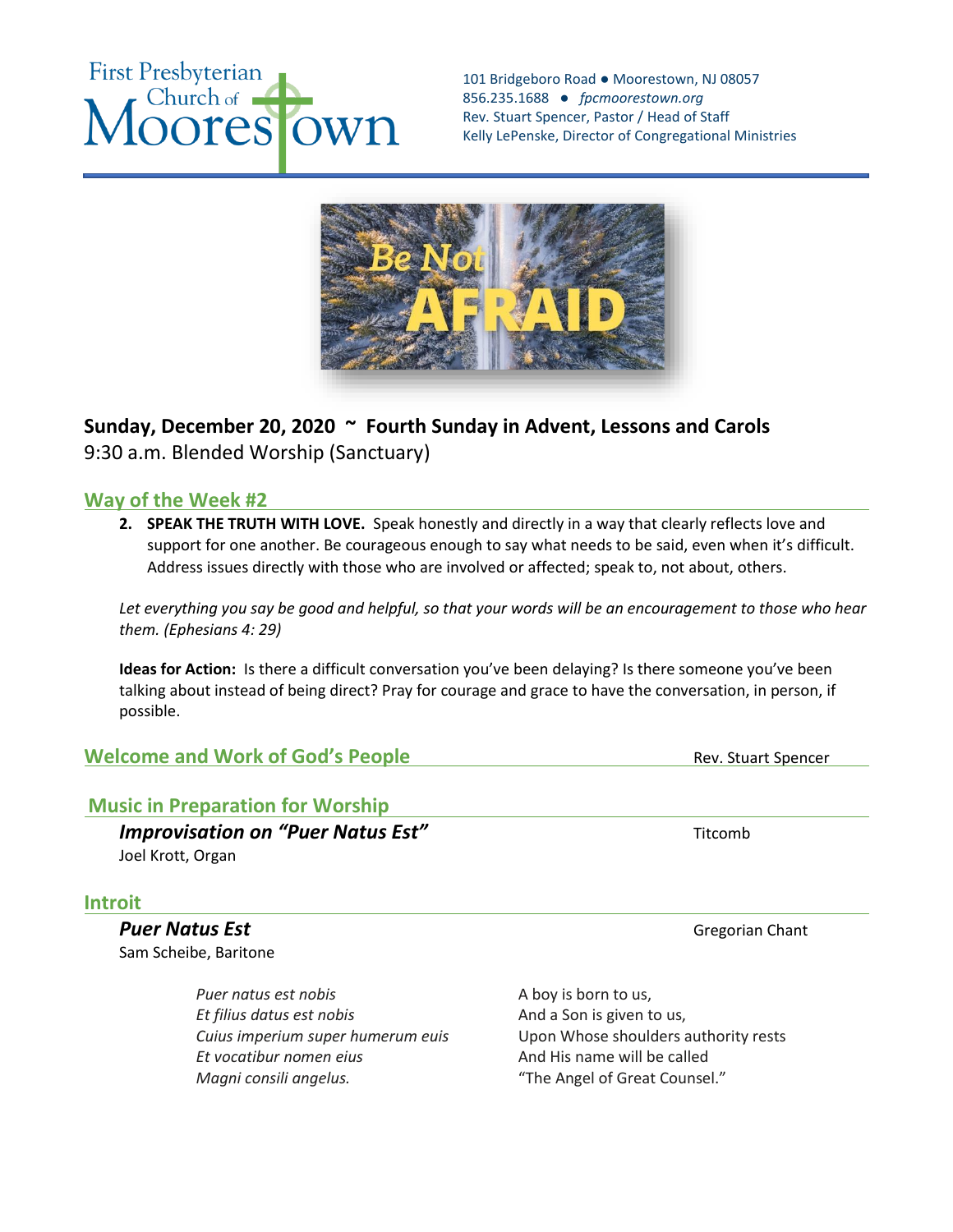**Prayer of Adoration** 

# *Lessons and Carols: Jesus Is*

| <b>LESSON: Jesus is the New Adam</b>                                                       | <b>Stuart Spencer</b> |
|--------------------------------------------------------------------------------------------|-----------------------|
| Confession and Assurance                                                                   |                       |
| Scripture: Genesis 2: $4 - 9$ , Colossians 1: $15 - 20$                                    |                       |
| Carol: Hark, the Herald Angels Sing                                                        |                       |
| Margaret Munro, Janet Wilkie, Gwen Wilkie, Fernando Mancillas, Sam Scheibe, Frank Mitchell |                       |

## **Prayer of Confession** Stuart Spencer Stuart Spencer Stuart Spencer

Almighty God, You Who shaped out of nothing all that is, **Forgive us for returning to You empty-handed and empty-hearted.** You Who called forth light, **Forgive our love of the darkness.** You Who sent Jesus, the Firstborn of all creation, **Forgive us when we ignore Him. Remake us in the image of Christ,**

so that the light of Jesus Christ may shine in and through us; for we ask these things through the name of Jesus Christ, our newborn Savior and Lord. Amen.

*Time of silence to seek the Lord's mercy*

| <b>Assurance of Pardon</b> | <b>Stuart Spencer</b> |
|----------------------------|-----------------------|
|                            |                       |

Through the work of Jesus, God has reconciled us to Himself; and we rejoice with the angels proclaiming: Glory to the newborn King! Peace on earth. God and sinners are reconciled. Jesus was born so that we **no longer die and so that we may be born again. Thanks be to God!**

## **Anthem**

## **Thou Shalt Know Him** Sinett **Shall Shall Construction** Sinett

Margaret Munro, Janet Wilkie, Gwen Wilkie, Fernando Mancillas, Sam Scheibe, Frank Mitchell

## **LESSON: Jesus is the New Noah** *Kelly Lepenske*

*Remembrance of Baptism* Scripture: Genesis 7: 1-5; 1 Peter 3: 18-21

Remembrance of Baptism

**Call to Worship & Lighting of the Advent Candles (Love)** Kelly LePenske

We light these candles as a sign of the coming light of Christ. Here again the words of the prophet Isaiah. "Then the glory of the Lord shall be revealed,"

**And all people shall see it together, for the mouth of the Lord has spoken.**  The people who have lived and walked in darkness have seen a great light. Come, let us worship God!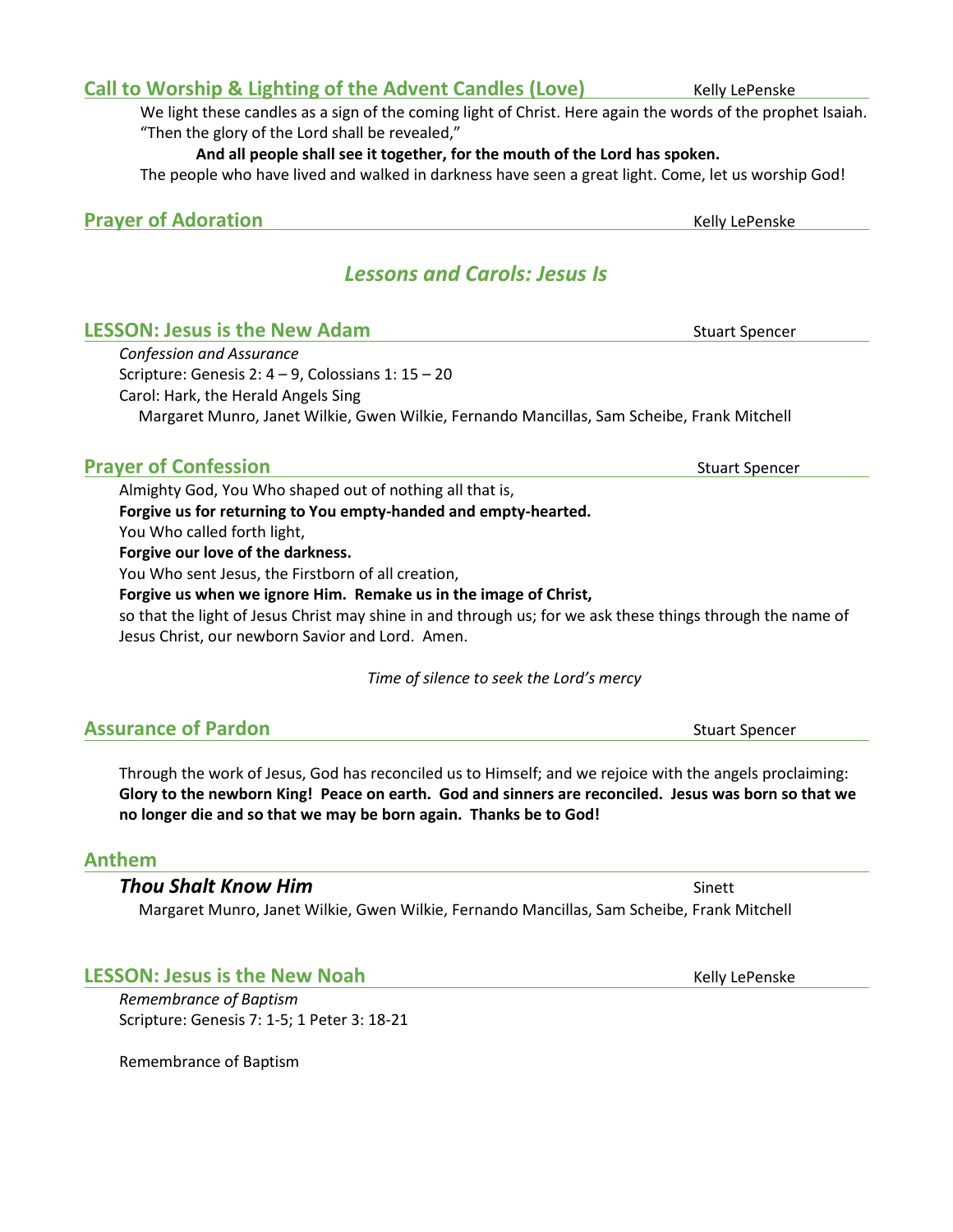| Anthem                                                                                     |        |
|--------------------------------------------------------------------------------------------|--------|
| <b>What Adam's Disobedience Cost</b>                                                       | Clarke |
| Margaret Munro, Janet Wilkie, Gwen Wilkie, Fernando Mancillas, Sam Scheibe, Frank Mitchell |        |

| <b>Prayer of Thanksgiving</b>                           | Kelly LePenske        |
|---------------------------------------------------------|-----------------------|
| <b>LESSON: Jesus is the Son of David</b>                | Kelly LePenske        |
| Thanksgiving for God's Covenants                        |                       |
| Scripture: Il Samuel 7: 10-14, 16, Luke 1: 30-33, 2:4-7 |                       |
| Carol: Away in a Manger                                 |                       |
| Abbie Fuss, Taylor Krott, Bethany Trzeciak              |                       |
| <b>Prayer of Praise</b>                                 | Kelly LePenske        |
| Way of the Week #2 (see front page)                     | <b>Stuart Spencer</b> |
| <b>Offertory</b>                                        | Kelly LePenske        |

Please remember the church in your year-end giving and consider how God may be calling you to bring hope and love to others through prayer, service and financial gifts. [Give easily online](https://fpcmoorestown.churchcenter.com/giving) or directly from your phone b[y using the Church Center App.](https://fpcmoorestown.churchcenter.com/registrations/events/461665) Thank you to all who are generously giving by mail or electronically. Your faithfulness has allowed the church to support its staff and responsibilities during this pandemic. For questions or help, contact the church office at 856.235.1688.

## **Offertory Music**

#### *Hush, My Dear, Lie Still* And Archer Archer Archer Archer Archer Archer Archer Archer Archer Archer Archer Archer Archer Archer Archer Archer Archer Archer Archer Archer Archer Archer Archer Archer Archer Archer Archer

Margaret Munro, Janet Wilkie, Gwen Wilkie, Fernando Mancillas, Sam Scheibe, Frank Mitchell

### **LESSON: Jesus is the Good Shepherd COO Stuart Spencer**Stuart Spencer

Scripture:Psalm 23, John 10:11-17

The Lord is my shepherd. He takes care of all my needs.

#### **The Lord is my shepherd. God takes care of all my needs.**

The Lord watches over me. God gives me a home to live in, water to drink, and food to eat. God gives meaning to my life.

#### **The Lord is my shepherd. God takes care of all my needs.**

The Lord guides me along the right way. Even when I'm walking by myself in a strange place, I don't feel scared because I know that the Lord is with me to help me and give me courage.

#### **The Lord is my shepherd. God takes care of all my needs.**

The Lord has blessed me with so many things. I will never be able to repay God for His faithfulness and kindness to me.

**The Lord is my shepherd. God takes care of all my needs.**

**Prayer of Intercession and the Lord's Prayer** ('debts')